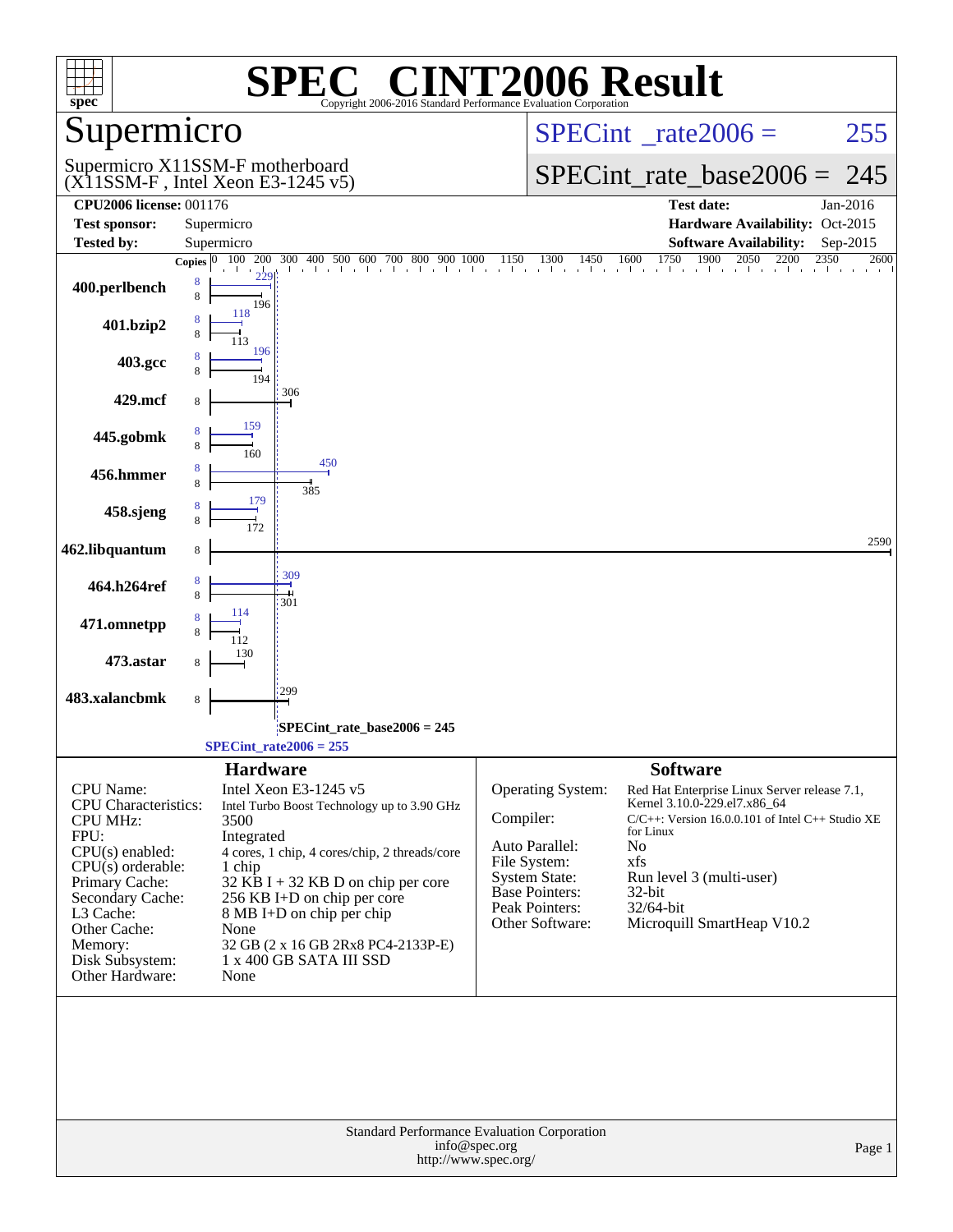

### Supermicro

### (X11SSM-F , Intel Xeon E3-1245 v5) Supermicro X11SSM-F motherboard

SPECint rate $2006 = 255$ 

### [SPECint\\_rate\\_base2006 =](http://www.spec.org/auto/cpu2006/Docs/result-fields.html#SPECintratebase2006) 245

**[CPU2006 license:](http://www.spec.org/auto/cpu2006/Docs/result-fields.html#CPU2006license)** 001176 **[Test date:](http://www.spec.org/auto/cpu2006/Docs/result-fields.html#Testdate)** Jan-2016 **[Test sponsor:](http://www.spec.org/auto/cpu2006/Docs/result-fields.html#Testsponsor)** Supermicro Supermicro **[Hardware Availability:](http://www.spec.org/auto/cpu2006/Docs/result-fields.html#HardwareAvailability)** Oct-2015 **[Tested by:](http://www.spec.org/auto/cpu2006/Docs/result-fields.html#Testedby)** Supermicro **Supermicro [Software Availability:](http://www.spec.org/auto/cpu2006/Docs/result-fields.html#SoftwareAvailability)** Sep-2015

### **[Results Table](http://www.spec.org/auto/cpu2006/Docs/result-fields.html#ResultsTable)**

|                                                                                                          | <b>Base</b>   |                |            |                |            | <b>Peak</b>    |            |               |                |              |                |              |                |              |
|----------------------------------------------------------------------------------------------------------|---------------|----------------|------------|----------------|------------|----------------|------------|---------------|----------------|--------------|----------------|--------------|----------------|--------------|
| <b>Benchmark</b>                                                                                         | <b>Copies</b> | <b>Seconds</b> | Ratio      | <b>Seconds</b> | Ratio      | <b>Seconds</b> | Ratio      | <b>Copies</b> | <b>Seconds</b> | <b>Ratio</b> | <b>Seconds</b> | <b>Ratio</b> | <b>Seconds</b> | <b>Ratio</b> |
| 400.perlbench                                                                                            |               | 399            | 196        | 400            | 195I       | 400            | <b>196</b> | 8             | 342            | 229          | 342            | 229          | 342            | 229          |
| 401.bzip2                                                                                                |               | 682            | <b>113</b> | 677            | 114        | 693            | 111        | 8             | 653            | 118          | 650            | 119          | 652            | <b>118</b>   |
| $403.\mathrm{gcc}$                                                                                       |               | 330            | 195        | 332            | 194        | 331            | <b>194</b> | 8             | 329            | 196          | 330            | 195          | 329            | <u>196</u>   |
| $429$ .mcf                                                                                               |               | 238            | 306        | 237            | 308        | 239            | 305        | 8             | 238            | 306          | 237            | 308          | 239            | 305          |
| $445$ .gobm $k$                                                                                          | 8             | 526            | <b>160</b> | 525            | 160        | 526            | 160l       | 8             | 528            | 159          | 528            | <u>159</u>   | 528            | 159          |
| 456.hmmer                                                                                                |               | 194            | 385        | 194            | 385        | 197            | 378        | 8             | 166            | 450          | 166            | 450          | 166            | 449          |
| $458$ .sjeng                                                                                             |               | 561            | 172        | 564            | 172        | 563            | <b>172</b> | 8             | 540            | 179          | 539            | 180          | 541            | 179          |
| 462.libquantum                                                                                           |               | 63.9           | 2590       | 64.0           | 2590       | 64.0           | 2590       | 8             | 63.9           | 2590         | 64.0           | 2590         | 64.0           | 2590         |
| 464.h264ref                                                                                              |               | 589            | 301        | 565            | 313        | 595            | 297l       | 8             | 573            | 309          | 574            | 309          | 580            | 305          |
| 471.omnetpp                                                                                              |               | 449            | 111        | 448            | <u>112</u> | 448            | 112        | 8             | 438            | 114          | 437            | 114          | 437            | 114          |
| 473.astar                                                                                                | 8             | 434            | 129        | 431            | 130        | 431            | <b>130</b> | 8             | 434            | 129          | 431            | 130          | 431            | <u>130</u>   |
| 483.xalancbmk                                                                                            |               | 185            | 298        | 185            | 299        | 185            | <b>299</b> | 8             | 185            | 298          | 185            | 299          | 185            | <u>299</u>   |
| Results appear in the order in which they were run. Bold underlined text indicates a median measurement. |               |                |            |                |            |                |            |               |                |              |                |              |                |              |

### **[Submit Notes](http://www.spec.org/auto/cpu2006/Docs/result-fields.html#SubmitNotes)**

 The taskset mechanism was used to bind copies to processors. The config file option 'submit' was used to generate taskset commands to bind each copy to a specific processor. For details, please see the config file.

### **[Operating System Notes](http://www.spec.org/auto/cpu2006/Docs/result-fields.html#OperatingSystemNotes)**

Stack size set to unlimited using "ulimit -s unlimited"

### **[Platform Notes](http://www.spec.org/auto/cpu2006/Docs/result-fields.html#PlatformNotes)**

Standard Performance Evaluation Corporation [info@spec.org](mailto:info@spec.org) As tested, the system used a Supermicro CSE-113MFAC2-R606CB chassis. The chassis is configured with 2 PWS-606P-1R redundant power supply, 1 SNK-P0046P heatsink, as well as 4 FAN-0154L4 middle cooling fan. Sysinfo program /usr/cpu2006/config/sysinfo.rev6914 \$Rev: 6914 \$ \$Date:: 2014-06-25 #\$ e3fbb8667b5a285932ceab81e28219e1 running on X10SRA-01 Thu Jan 21 03:43:39 2016 This section contains SUT (System Under Test) info as seen by some common utilities. To remove or add to this section, see: <http://www.spec.org/cpu2006/Docs/config.html#sysinfo> From /proc/cpuinfo model name : Intel(R) Xeon(R) CPU E3-1245 v5 @ 3.50GHz 1 "physical id"s (chips) 8 "processors" cores, siblings (Caution: counting these is hw and system dependent. The following excerpts from /proc/cpuinfo might not be reliable. Use with Continued on next page

<http://www.spec.org/>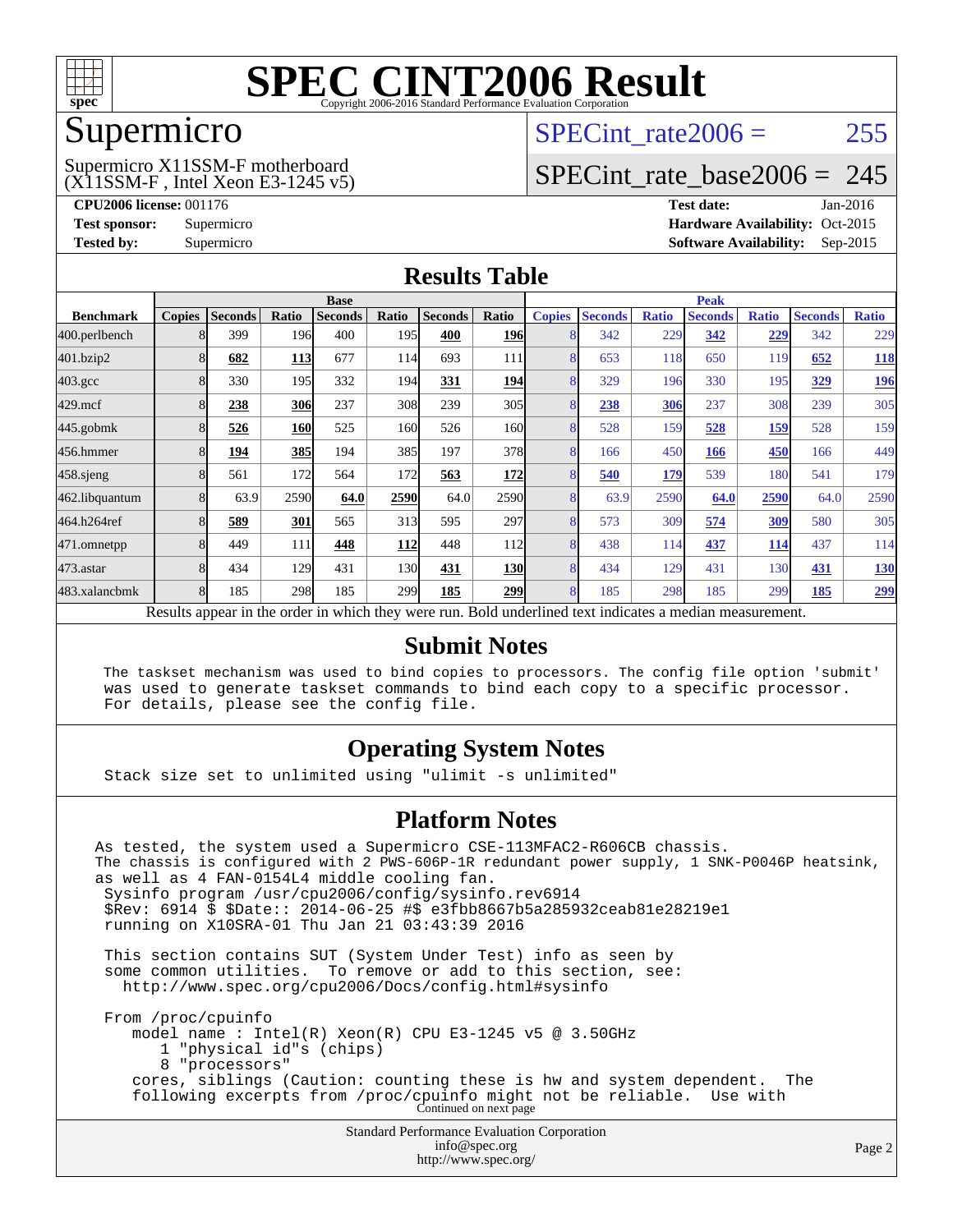

### Supermicro

SPECint rate $2006 = 255$ 

(X11SSM-F , Intel Xeon E3-1245 v5) Supermicro X11SSM-F motherboard

[SPECint\\_rate\\_base2006 =](http://www.spec.org/auto/cpu2006/Docs/result-fields.html#SPECintratebase2006) 245

**[CPU2006 license:](http://www.spec.org/auto/cpu2006/Docs/result-fields.html#CPU2006license)** 001176 **[Test date:](http://www.spec.org/auto/cpu2006/Docs/result-fields.html#Testdate)** Jan-2016 **[Test sponsor:](http://www.spec.org/auto/cpu2006/Docs/result-fields.html#Testsponsor)** Supermicro Supermicro **[Hardware Availability:](http://www.spec.org/auto/cpu2006/Docs/result-fields.html#HardwareAvailability)** Oct-2015 **[Tested by:](http://www.spec.org/auto/cpu2006/Docs/result-fields.html#Testedby)** Supermicro **Supermicro [Software Availability:](http://www.spec.org/auto/cpu2006/Docs/result-fields.html#SoftwareAvailability)** Sep-2015

### **[Platform Notes \(Continued\)](http://www.spec.org/auto/cpu2006/Docs/result-fields.html#PlatformNotes)**

 caution.) cpu cores : 4 siblings : 8 physical 0: cores 0 1 2 3 cache size : 8192 KB From /proc/meminfo MemTotal: 32768216 kB HugePages\_Total: 0<br>Hugepagesize: 2048 kB Hugepagesize: From /etc/\*release\* /etc/\*version\* os-release: NAME="Red Hat Enterprise Linux Server" VERSION="7.1 (Maipo)" ID="rhel" ID\_LIKE="fedora" VERSION\_ID="7.1" PRETTY\_NAME="Red Hat Enterprise Linux Server 7.1 (Maipo)" ANSI\_COLOR="0;31" CPE\_NAME="cpe:/o:redhat:enterprise\_linux:7.1:GA:server" redhat-release: Red Hat Enterprise Linux Server release 7.1 (Maipo) system-release: Red Hat Enterprise Linux Server release 7.1 (Maipo) system-release-cpe: cpe:/o:redhat:enterprise\_linux:7.1:ga:server uname -a: Linux X10SRA-01 3.10.0-229.el7.x86\_64 #1 SMP Thu Jan 29 18:37:38 EST 2015 x86\_64 x86\_64 x86\_64 GNU/Linux run-level 3 Jan 20 23:34 SPEC is set to: /usr/cpu2006 Filesystem Type Size Used Avail Use% Mounted on /dev/sda2 xfs 183G 5.3G 178G 3% / Additional information from dmidecode: Warning: Use caution when you interpret this section. The 'dmidecode' program reads system data which is "intended to allow hardware to be accurately determined", but the intent may not be met, as there are frequent changes to hardware, firmware, and the "DMTF SMBIOS" standard. BIOS American Megatrends Inc. 1.0b 12/22/2015 Memory: 2x Not Specified Not Specified 2x Samsung M391A2K43BB1-CPB 16 GB 2 rank 2133 MHz (End of data from sysinfo program)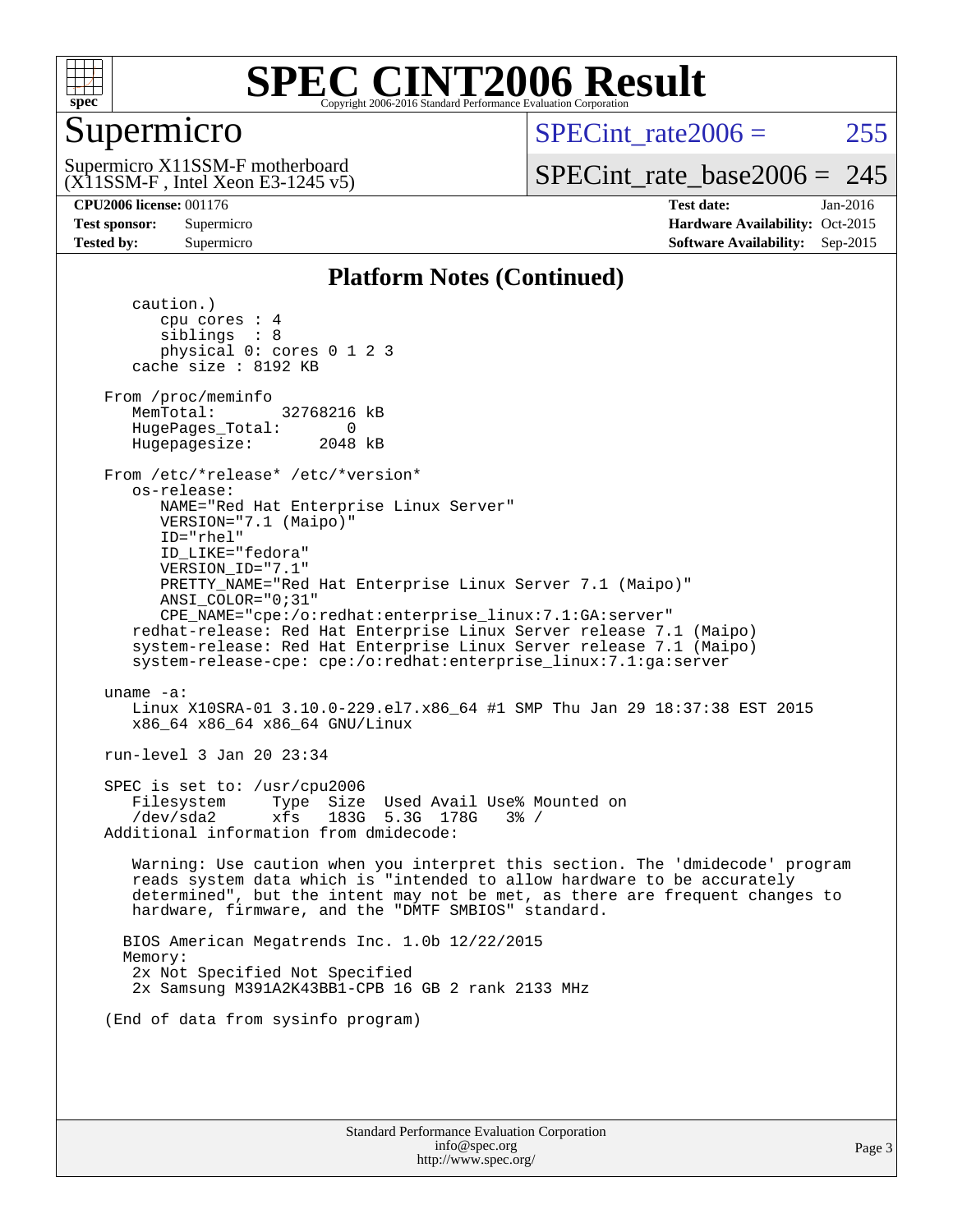

### Supermicro

SPECint rate $2006 = 255$ 

(X11SSM-F , Intel Xeon E3-1245 v5) Supermicro X11SSM-F motherboard

[SPECint\\_rate\\_base2006 =](http://www.spec.org/auto/cpu2006/Docs/result-fields.html#SPECintratebase2006) 245

**[CPU2006 license:](http://www.spec.org/auto/cpu2006/Docs/result-fields.html#CPU2006license)** 001176 **[Test date:](http://www.spec.org/auto/cpu2006/Docs/result-fields.html#Testdate)** Jan-2016 **[Test sponsor:](http://www.spec.org/auto/cpu2006/Docs/result-fields.html#Testsponsor)** Supermicro Supermicro **[Hardware Availability:](http://www.spec.org/auto/cpu2006/Docs/result-fields.html#HardwareAvailability)** Oct-2015 **[Tested by:](http://www.spec.org/auto/cpu2006/Docs/result-fields.html#Testedby)** Supermicro **Supermicro [Software Availability:](http://www.spec.org/auto/cpu2006/Docs/result-fields.html#SoftwareAvailability)** Sep-2015

### **[General Notes](http://www.spec.org/auto/cpu2006/Docs/result-fields.html#GeneralNotes)**

Environment variables set by runspec before the start of the run: LD LIBRARY PATH = "/usr/cpu2006/libs/32:/usr/cpu2006/libs/64:/usr/cpu2006/sh"

 Binaries compiled on a system with 1x Intel Core i5-4670K CPU + 32GB memory using RedHat EL 7.1 Transparent Huge Pages enabled with: echo always > /sys/kernel/mm/transparent\_hugepage/enabled

### **[Base Compiler Invocation](http://www.spec.org/auto/cpu2006/Docs/result-fields.html#BaseCompilerInvocation)**

[C benchmarks](http://www.spec.org/auto/cpu2006/Docs/result-fields.html#Cbenchmarks):

[icc -m32 -L/opt/intel/compilers\\_and\\_libraries\\_2016/linux/compiler/lib/ia32\\_lin](http://www.spec.org/cpu2006/results/res2016q1/cpu2006-20160125-38780.flags.html#user_CCbase_intel_icc_e10256ba5924b668798078a321b0cb3f)

#### [C++ benchmarks:](http://www.spec.org/auto/cpu2006/Docs/result-fields.html#CXXbenchmarks)

[icpc -m32 -L/opt/intel/compilers\\_and\\_libraries\\_2016/linux/compiler/lib/ia32\\_lin](http://www.spec.org/cpu2006/results/res2016q1/cpu2006-20160125-38780.flags.html#user_CXXbase_intel_icpc_b4f50a394bdb4597aa5879c16bc3f5c5)

### **[Base Portability Flags](http://www.spec.org/auto/cpu2006/Docs/result-fields.html#BasePortabilityFlags)**

 400.perlbench: [-D\\_FILE\\_OFFSET\\_BITS=64](http://www.spec.org/cpu2006/results/res2016q1/cpu2006-20160125-38780.flags.html#user_basePORTABILITY400_perlbench_file_offset_bits_64_438cf9856305ebd76870a2c6dc2689ab) [-DSPEC\\_CPU\\_LINUX\\_IA32](http://www.spec.org/cpu2006/results/res2016q1/cpu2006-20160125-38780.flags.html#b400.perlbench_baseCPORTABILITY_DSPEC_CPU_LINUX_IA32)  $401.bzip2: -D$ FILE\_OFFSET\_BITS=64 403.gcc: [-D\\_FILE\\_OFFSET\\_BITS=64](http://www.spec.org/cpu2006/results/res2016q1/cpu2006-20160125-38780.flags.html#user_basePORTABILITY403_gcc_file_offset_bits_64_438cf9856305ebd76870a2c6dc2689ab) 429.mcf: [-D\\_FILE\\_OFFSET\\_BITS=64](http://www.spec.org/cpu2006/results/res2016q1/cpu2006-20160125-38780.flags.html#user_basePORTABILITY429_mcf_file_offset_bits_64_438cf9856305ebd76870a2c6dc2689ab) 445.gobmk: [-D\\_FILE\\_OFFSET\\_BITS=64](http://www.spec.org/cpu2006/results/res2016q1/cpu2006-20160125-38780.flags.html#user_basePORTABILITY445_gobmk_file_offset_bits_64_438cf9856305ebd76870a2c6dc2689ab) 456.hmmer: [-D\\_FILE\\_OFFSET\\_BITS=64](http://www.spec.org/cpu2006/results/res2016q1/cpu2006-20160125-38780.flags.html#user_basePORTABILITY456_hmmer_file_offset_bits_64_438cf9856305ebd76870a2c6dc2689ab) 458.sjeng: [-D\\_FILE\\_OFFSET\\_BITS=64](http://www.spec.org/cpu2006/results/res2016q1/cpu2006-20160125-38780.flags.html#user_basePORTABILITY458_sjeng_file_offset_bits_64_438cf9856305ebd76870a2c6dc2689ab) 462.libquantum: [-D\\_FILE\\_OFFSET\\_BITS=64](http://www.spec.org/cpu2006/results/res2016q1/cpu2006-20160125-38780.flags.html#user_basePORTABILITY462_libquantum_file_offset_bits_64_438cf9856305ebd76870a2c6dc2689ab) [-DSPEC\\_CPU\\_LINUX](http://www.spec.org/cpu2006/results/res2016q1/cpu2006-20160125-38780.flags.html#b462.libquantum_baseCPORTABILITY_DSPEC_CPU_LINUX) 464.h264ref: [-D\\_FILE\\_OFFSET\\_BITS=64](http://www.spec.org/cpu2006/results/res2016q1/cpu2006-20160125-38780.flags.html#user_basePORTABILITY464_h264ref_file_offset_bits_64_438cf9856305ebd76870a2c6dc2689ab) 471.omnetpp: [-D\\_FILE\\_OFFSET\\_BITS=64](http://www.spec.org/cpu2006/results/res2016q1/cpu2006-20160125-38780.flags.html#user_basePORTABILITY471_omnetpp_file_offset_bits_64_438cf9856305ebd76870a2c6dc2689ab) 473.astar: [-D\\_FILE\\_OFFSET\\_BITS=64](http://www.spec.org/cpu2006/results/res2016q1/cpu2006-20160125-38780.flags.html#user_basePORTABILITY473_astar_file_offset_bits_64_438cf9856305ebd76870a2c6dc2689ab) 483.xalancbmk: [-D\\_FILE\\_OFFSET\\_BITS=64](http://www.spec.org/cpu2006/results/res2016q1/cpu2006-20160125-38780.flags.html#user_basePORTABILITY483_xalancbmk_file_offset_bits_64_438cf9856305ebd76870a2c6dc2689ab) [-DSPEC\\_CPU\\_LINUX](http://www.spec.org/cpu2006/results/res2016q1/cpu2006-20160125-38780.flags.html#b483.xalancbmk_baseCXXPORTABILITY_DSPEC_CPU_LINUX)

### **[Base Optimization Flags](http://www.spec.org/auto/cpu2006/Docs/result-fields.html#BaseOptimizationFlags)**

#### [C benchmarks](http://www.spec.org/auto/cpu2006/Docs/result-fields.html#Cbenchmarks):

[-xCORE-AVX2](http://www.spec.org/cpu2006/results/res2016q1/cpu2006-20160125-38780.flags.html#user_CCbase_f-xAVX2_5f5fc0cbe2c9f62c816d3e45806c70d7) [-ipo](http://www.spec.org/cpu2006/results/res2016q1/cpu2006-20160125-38780.flags.html#user_CCbase_f-ipo) [-O3](http://www.spec.org/cpu2006/results/res2016q1/cpu2006-20160125-38780.flags.html#user_CCbase_f-O3) [-no-prec-div](http://www.spec.org/cpu2006/results/res2016q1/cpu2006-20160125-38780.flags.html#user_CCbase_f-no-prec-div) [-opt-prefetch](http://www.spec.org/cpu2006/results/res2016q1/cpu2006-20160125-38780.flags.html#user_CCbase_f-opt-prefetch) [-opt-mem-layout-trans=3](http://www.spec.org/cpu2006/results/res2016q1/cpu2006-20160125-38780.flags.html#user_CCbase_f-opt-mem-layout-trans_a7b82ad4bd7abf52556d4961a2ae94d5)

#### [C++ benchmarks:](http://www.spec.org/auto/cpu2006/Docs/result-fields.html#CXXbenchmarks)

[-xCORE-AVX2](http://www.spec.org/cpu2006/results/res2016q1/cpu2006-20160125-38780.flags.html#user_CXXbase_f-xAVX2_5f5fc0cbe2c9f62c816d3e45806c70d7) [-ipo](http://www.spec.org/cpu2006/results/res2016q1/cpu2006-20160125-38780.flags.html#user_CXXbase_f-ipo) [-O3](http://www.spec.org/cpu2006/results/res2016q1/cpu2006-20160125-38780.flags.html#user_CXXbase_f-O3) [-no-prec-div](http://www.spec.org/cpu2006/results/res2016q1/cpu2006-20160125-38780.flags.html#user_CXXbase_f-no-prec-div) [-opt-prefetch](http://www.spec.org/cpu2006/results/res2016q1/cpu2006-20160125-38780.flags.html#user_CXXbase_f-opt-prefetch) [-opt-mem-layout-trans=3](http://www.spec.org/cpu2006/results/res2016q1/cpu2006-20160125-38780.flags.html#user_CXXbase_f-opt-mem-layout-trans_a7b82ad4bd7abf52556d4961a2ae94d5) [-Wl,-z,muldefs](http://www.spec.org/cpu2006/results/res2016q1/cpu2006-20160125-38780.flags.html#user_CXXbase_link_force_multiple1_74079c344b956b9658436fd1b6dd3a8a) [-L/sh -lsmartheap](http://www.spec.org/cpu2006/results/res2016q1/cpu2006-20160125-38780.flags.html#user_CXXbase_SmartHeap_32f6c82aa1ed9c52345d30cf6e4a0499)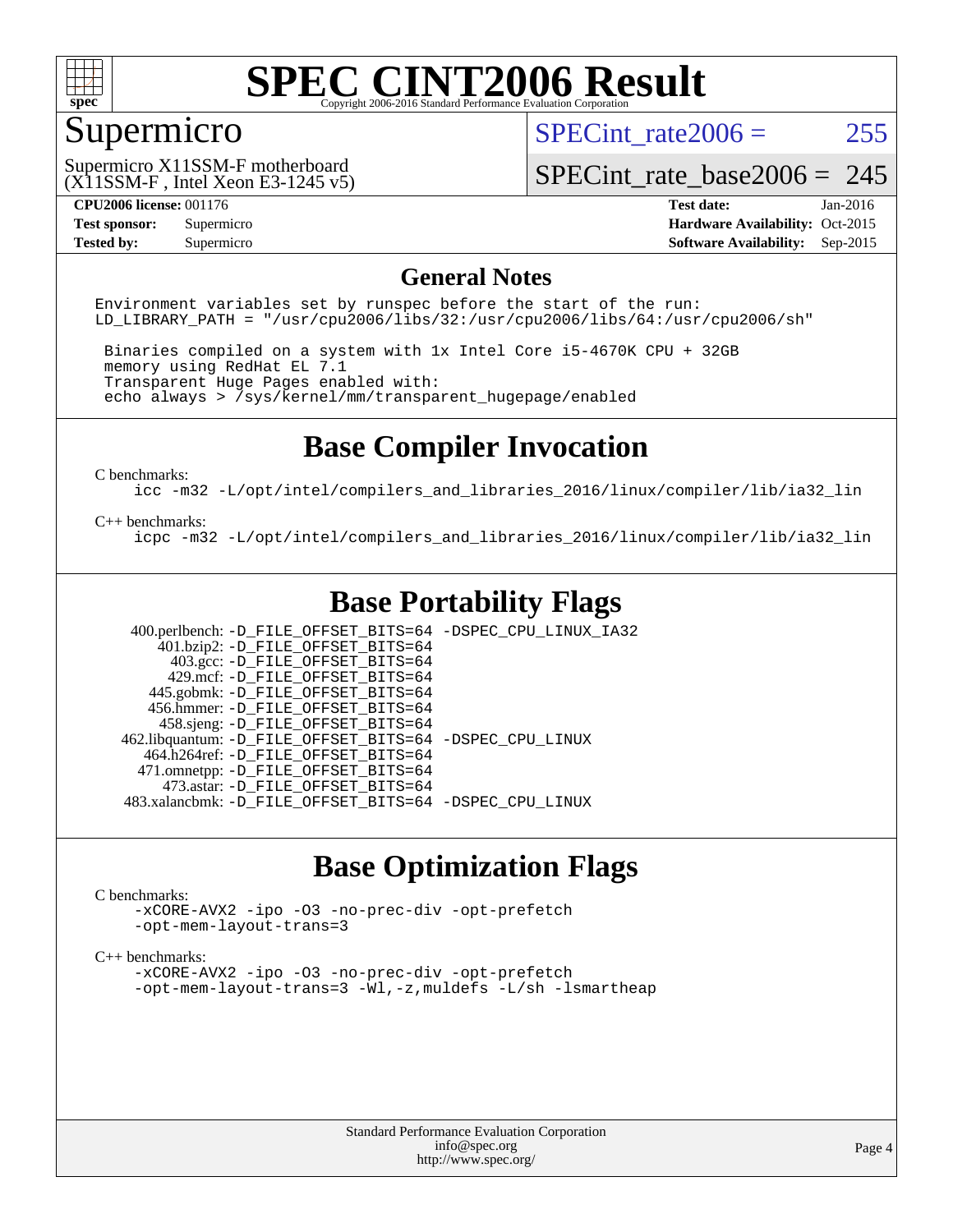

### Supermicro

SPECint rate $2006 = 255$ 

(X11SSM-F , Intel Xeon E3-1245 v5) Supermicro X11SSM-F motherboard

[SPECint\\_rate\\_base2006 =](http://www.spec.org/auto/cpu2006/Docs/result-fields.html#SPECintratebase2006) 245

**[CPU2006 license:](http://www.spec.org/auto/cpu2006/Docs/result-fields.html#CPU2006license)** 001176 **[Test date:](http://www.spec.org/auto/cpu2006/Docs/result-fields.html#Testdate)** Jan-2016 **[Test sponsor:](http://www.spec.org/auto/cpu2006/Docs/result-fields.html#Testsponsor)** Supermicro Supermicro **[Hardware Availability:](http://www.spec.org/auto/cpu2006/Docs/result-fields.html#HardwareAvailability)** Oct-2015 **[Tested by:](http://www.spec.org/auto/cpu2006/Docs/result-fields.html#Testedby)** Supermicro **Supermicro [Software Availability:](http://www.spec.org/auto/cpu2006/Docs/result-fields.html#SoftwareAvailability)** Sep-2015

### **[Base Other Flags](http://www.spec.org/auto/cpu2006/Docs/result-fields.html#BaseOtherFlags)**

[C benchmarks](http://www.spec.org/auto/cpu2006/Docs/result-fields.html#Cbenchmarks):

403.gcc: [-Dalloca=\\_alloca](http://www.spec.org/cpu2006/results/res2016q1/cpu2006-20160125-38780.flags.html#b403.gcc_baseEXTRA_CFLAGS_Dalloca_be3056838c12de2578596ca5467af7f3)

### **[Peak Compiler Invocation](http://www.spec.org/auto/cpu2006/Docs/result-fields.html#PeakCompilerInvocation)**

[C benchmarks \(except as noted below\)](http://www.spec.org/auto/cpu2006/Docs/result-fields.html#Cbenchmarksexceptasnotedbelow):

[icc -m32 -L/opt/intel/compilers\\_and\\_libraries\\_2016/linux/compiler/lib/ia32\\_lin](http://www.spec.org/cpu2006/results/res2016q1/cpu2006-20160125-38780.flags.html#user_CCpeak_intel_icc_e10256ba5924b668798078a321b0cb3f)

400.perlbench: [icc -m64](http://www.spec.org/cpu2006/results/res2016q1/cpu2006-20160125-38780.flags.html#user_peakCCLD400_perlbench_intel_icc_64bit_bda6cc9af1fdbb0edc3795bac97ada53)

401.bzip2: [icc -m64](http://www.spec.org/cpu2006/results/res2016q1/cpu2006-20160125-38780.flags.html#user_peakCCLD401_bzip2_intel_icc_64bit_bda6cc9af1fdbb0edc3795bac97ada53)

456.hmmer: [icc -m64](http://www.spec.org/cpu2006/results/res2016q1/cpu2006-20160125-38780.flags.html#user_peakCCLD456_hmmer_intel_icc_64bit_bda6cc9af1fdbb0edc3795bac97ada53)

458.sjeng: [icc -m64](http://www.spec.org/cpu2006/results/res2016q1/cpu2006-20160125-38780.flags.html#user_peakCCLD458_sjeng_intel_icc_64bit_bda6cc9af1fdbb0edc3795bac97ada53)

[C++ benchmarks:](http://www.spec.org/auto/cpu2006/Docs/result-fields.html#CXXbenchmarks)

[icpc -m32 -L/opt/intel/compilers\\_and\\_libraries\\_2016/linux/compiler/lib/ia32\\_lin](http://www.spec.org/cpu2006/results/res2016q1/cpu2006-20160125-38780.flags.html#user_CXXpeak_intel_icpc_b4f50a394bdb4597aa5879c16bc3f5c5)

### **[Peak Portability Flags](http://www.spec.org/auto/cpu2006/Docs/result-fields.html#PeakPortabilityFlags)**

 400.perlbench: [-D\\_FILE\\_OFFSET\\_BITS=64](http://www.spec.org/cpu2006/results/res2016q1/cpu2006-20160125-38780.flags.html#user_peakPORTABILITY400_perlbench_file_offset_bits_64_438cf9856305ebd76870a2c6dc2689ab) [-DSPEC\\_CPU\\_LP64](http://www.spec.org/cpu2006/results/res2016q1/cpu2006-20160125-38780.flags.html#b400.perlbench_peakCPORTABILITY_DSPEC_CPU_LP64) [-DSPEC\\_CPU\\_LINUX\\_X64](http://www.spec.org/cpu2006/results/res2016q1/cpu2006-20160125-38780.flags.html#b400.perlbench_peakCPORTABILITY_DSPEC_CPU_LINUX_X64) 401.bzip2: [-D\\_FILE\\_OFFSET\\_BITS=64](http://www.spec.org/cpu2006/results/res2016q1/cpu2006-20160125-38780.flags.html#user_peakPORTABILITY401_bzip2_file_offset_bits_64_438cf9856305ebd76870a2c6dc2689ab) [-DSPEC\\_CPU\\_LP64](http://www.spec.org/cpu2006/results/res2016q1/cpu2006-20160125-38780.flags.html#suite_peakCPORTABILITY401_bzip2_DSPEC_CPU_LP64) 403.gcc: [-D\\_FILE\\_OFFSET\\_BITS=64](http://www.spec.org/cpu2006/results/res2016q1/cpu2006-20160125-38780.flags.html#user_peakPORTABILITY403_gcc_file_offset_bits_64_438cf9856305ebd76870a2c6dc2689ab) 429.mcf: [-D\\_FILE\\_OFFSET\\_BITS=64](http://www.spec.org/cpu2006/results/res2016q1/cpu2006-20160125-38780.flags.html#user_peakPORTABILITY429_mcf_file_offset_bits_64_438cf9856305ebd76870a2c6dc2689ab) 445.gobmk: [-D\\_FILE\\_OFFSET\\_BITS=64](http://www.spec.org/cpu2006/results/res2016q1/cpu2006-20160125-38780.flags.html#user_peakPORTABILITY445_gobmk_file_offset_bits_64_438cf9856305ebd76870a2c6dc2689ab) 456.hmmer: [-D\\_FILE\\_OFFSET\\_BITS=64](http://www.spec.org/cpu2006/results/res2016q1/cpu2006-20160125-38780.flags.html#user_peakPORTABILITY456_hmmer_file_offset_bits_64_438cf9856305ebd76870a2c6dc2689ab) [-DSPEC\\_CPU\\_LP64](http://www.spec.org/cpu2006/results/res2016q1/cpu2006-20160125-38780.flags.html#suite_peakCPORTABILITY456_hmmer_DSPEC_CPU_LP64) 458.sjeng: [-D\\_FILE\\_OFFSET\\_BITS=64](http://www.spec.org/cpu2006/results/res2016q1/cpu2006-20160125-38780.flags.html#user_peakPORTABILITY458_sjeng_file_offset_bits_64_438cf9856305ebd76870a2c6dc2689ab) [-DSPEC\\_CPU\\_LP64](http://www.spec.org/cpu2006/results/res2016q1/cpu2006-20160125-38780.flags.html#suite_peakCPORTABILITY458_sjeng_DSPEC_CPU_LP64) 462.libquantum: [-D\\_FILE\\_OFFSET\\_BITS=64](http://www.spec.org/cpu2006/results/res2016q1/cpu2006-20160125-38780.flags.html#user_peakPORTABILITY462_libquantum_file_offset_bits_64_438cf9856305ebd76870a2c6dc2689ab) [-DSPEC\\_CPU\\_LINUX](http://www.spec.org/cpu2006/results/res2016q1/cpu2006-20160125-38780.flags.html#b462.libquantum_peakCPORTABILITY_DSPEC_CPU_LINUX) 464.h264ref: [-D\\_FILE\\_OFFSET\\_BITS=64](http://www.spec.org/cpu2006/results/res2016q1/cpu2006-20160125-38780.flags.html#user_peakPORTABILITY464_h264ref_file_offset_bits_64_438cf9856305ebd76870a2c6dc2689ab) 471.omnetpp: [-D\\_FILE\\_OFFSET\\_BITS=64](http://www.spec.org/cpu2006/results/res2016q1/cpu2006-20160125-38780.flags.html#user_peakPORTABILITY471_omnetpp_file_offset_bits_64_438cf9856305ebd76870a2c6dc2689ab) 473.astar: [-D\\_FILE\\_OFFSET\\_BITS=64](http://www.spec.org/cpu2006/results/res2016q1/cpu2006-20160125-38780.flags.html#user_peakPORTABILITY473_astar_file_offset_bits_64_438cf9856305ebd76870a2c6dc2689ab) 483.xalancbmk: [-D\\_FILE\\_OFFSET\\_BITS=64](http://www.spec.org/cpu2006/results/res2016q1/cpu2006-20160125-38780.flags.html#user_peakPORTABILITY483_xalancbmk_file_offset_bits_64_438cf9856305ebd76870a2c6dc2689ab) [-DSPEC\\_CPU\\_LINUX](http://www.spec.org/cpu2006/results/res2016q1/cpu2006-20160125-38780.flags.html#b483.xalancbmk_peakCXXPORTABILITY_DSPEC_CPU_LINUX)

### **[Peak Optimization Flags](http://www.spec.org/auto/cpu2006/Docs/result-fields.html#PeakOptimizationFlags)**

[C benchmarks](http://www.spec.org/auto/cpu2006/Docs/result-fields.html#Cbenchmarks):

 400.perlbench: [-xCORE-AVX2](http://www.spec.org/cpu2006/results/res2016q1/cpu2006-20160125-38780.flags.html#user_peakPASS2_CFLAGSPASS2_LDCFLAGS400_perlbench_f-xAVX2_5f5fc0cbe2c9f62c816d3e45806c70d7)(pass 2) [-prof-gen:threadsafe](http://www.spec.org/cpu2006/results/res2016q1/cpu2006-20160125-38780.flags.html#user_peakPASS1_CFLAGSPASS1_LDCFLAGS400_perlbench_prof_gen_21a26eb79f378b550acd7bec9fe4467a)(pass 1) [-ipo](http://www.spec.org/cpu2006/results/res2016q1/cpu2006-20160125-38780.flags.html#user_peakPASS2_CFLAGSPASS2_LDCFLAGS400_perlbench_f-ipo)(pass 2) [-O3](http://www.spec.org/cpu2006/results/res2016q1/cpu2006-20160125-38780.flags.html#user_peakPASS2_CFLAGSPASS2_LDCFLAGS400_perlbench_f-O3)(pass 2) [-no-prec-div](http://www.spec.org/cpu2006/results/res2016q1/cpu2006-20160125-38780.flags.html#user_peakPASS2_CFLAGSPASS2_LDCFLAGS400_perlbench_f-no-prec-div)(pass 2) [-par-num-threads=1](http://www.spec.org/cpu2006/results/res2016q1/cpu2006-20160125-38780.flags.html#user_peakPASS1_CFLAGSPASS1_LDCFLAGS400_perlbench_par_num_threads_786a6ff141b4e9e90432e998842df6c2)(pass 1) [-prof-use](http://www.spec.org/cpu2006/results/res2016q1/cpu2006-20160125-38780.flags.html#user_peakPASS2_CFLAGSPASS2_LDCFLAGS400_perlbench_prof_use_bccf7792157ff70d64e32fe3e1250b55)(pass 2) [-auto-ilp32](http://www.spec.org/cpu2006/results/res2016q1/cpu2006-20160125-38780.flags.html#user_peakCOPTIMIZE400_perlbench_f-auto-ilp32)

Continued on next page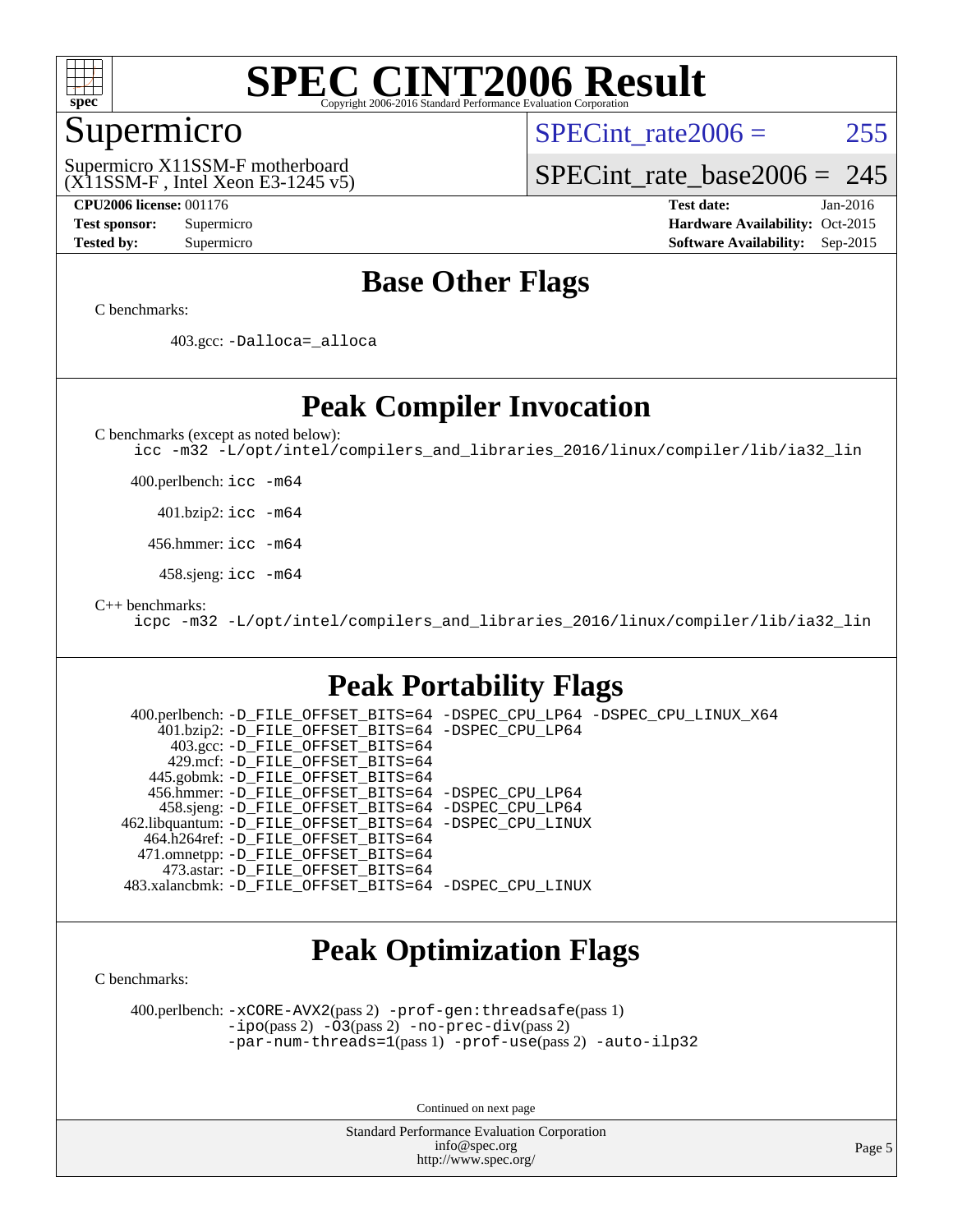

## Supermicro

SPECint rate $2006 = 255$ 

(X11SSM-F , Intel Xeon E3-1245 v5) Supermicro X11SSM-F motherboard

[SPECint\\_rate\\_base2006 =](http://www.spec.org/auto/cpu2006/Docs/result-fields.html#SPECintratebase2006) 245

| <b>Test sponsor:</b> | Supermicro |
|----------------------|------------|
| <b>Tested by:</b>    | Supermicro |

**[CPU2006 license:](http://www.spec.org/auto/cpu2006/Docs/result-fields.html#CPU2006license)** 001176 **[Test date:](http://www.spec.org/auto/cpu2006/Docs/result-fields.html#Testdate)** Jan-2016 **[Hardware Availability:](http://www.spec.org/auto/cpu2006/Docs/result-fields.html#HardwareAvailability)** Oct-2015 **[Software Availability:](http://www.spec.org/auto/cpu2006/Docs/result-fields.html#SoftwareAvailability)** Sep-2015

## **[Peak Optimization Flags \(Continued\)](http://www.spec.org/auto/cpu2006/Docs/result-fields.html#PeakOptimizationFlags)**

 401.bzip2: [-xCORE-AVX2](http://www.spec.org/cpu2006/results/res2016q1/cpu2006-20160125-38780.flags.html#user_peakPASS2_CFLAGSPASS2_LDCFLAGS401_bzip2_f-xAVX2_5f5fc0cbe2c9f62c816d3e45806c70d7)(pass 2) [-prof-gen:threadsafe](http://www.spec.org/cpu2006/results/res2016q1/cpu2006-20160125-38780.flags.html#user_peakPASS1_CFLAGSPASS1_LDCFLAGS401_bzip2_prof_gen_21a26eb79f378b550acd7bec9fe4467a)(pass 1)  $-i\text{po}(pass 2) -\text{O3}(pass 2)$  [-no-prec-div](http://www.spec.org/cpu2006/results/res2016q1/cpu2006-20160125-38780.flags.html#user_peakPASS2_CFLAGSPASS2_LDCFLAGS401_bzip2_f-no-prec-div)(pass 2) [-par-num-threads=1](http://www.spec.org/cpu2006/results/res2016q1/cpu2006-20160125-38780.flags.html#user_peakPASS1_CFLAGSPASS1_LDCFLAGS401_bzip2_par_num_threads_786a6ff141b4e9e90432e998842df6c2)(pass 1) [-prof-use](http://www.spec.org/cpu2006/results/res2016q1/cpu2006-20160125-38780.flags.html#user_peakPASS2_CFLAGSPASS2_LDCFLAGS401_bzip2_prof_use_bccf7792157ff70d64e32fe3e1250b55)(pass 2) [-opt-prefetch](http://www.spec.org/cpu2006/results/res2016q1/cpu2006-20160125-38780.flags.html#user_peakCOPTIMIZE401_bzip2_f-opt-prefetch) [-auto-ilp32](http://www.spec.org/cpu2006/results/res2016q1/cpu2006-20160125-38780.flags.html#user_peakCOPTIMIZE401_bzip2_f-auto-ilp32) [-ansi-alias](http://www.spec.org/cpu2006/results/res2016q1/cpu2006-20160125-38780.flags.html#user_peakCOPTIMIZE401_bzip2_f-ansi-alias) 403.gcc: [-xCORE-AVX2](http://www.spec.org/cpu2006/results/res2016q1/cpu2006-20160125-38780.flags.html#user_peakCOPTIMIZE403_gcc_f-xAVX2_5f5fc0cbe2c9f62c816d3e45806c70d7) [-ipo](http://www.spec.org/cpu2006/results/res2016q1/cpu2006-20160125-38780.flags.html#user_peakCOPTIMIZE403_gcc_f-ipo) [-O3](http://www.spec.org/cpu2006/results/res2016q1/cpu2006-20160125-38780.flags.html#user_peakCOPTIMIZE403_gcc_f-O3) [-no-prec-div](http://www.spec.org/cpu2006/results/res2016q1/cpu2006-20160125-38780.flags.html#user_peakCOPTIMIZE403_gcc_f-no-prec-div)  $429$ .mcf: basepeak = yes 445.gobmk: [-xCORE-AVX2](http://www.spec.org/cpu2006/results/res2016q1/cpu2006-20160125-38780.flags.html#user_peakPASS2_CFLAGSPASS2_LDCFLAGS445_gobmk_f-xAVX2_5f5fc0cbe2c9f62c816d3e45806c70d7)(pass 2) [-prof-gen:threadsafe](http://www.spec.org/cpu2006/results/res2016q1/cpu2006-20160125-38780.flags.html#user_peakPASS1_CFLAGSPASS1_LDCFLAGS445_gobmk_prof_gen_21a26eb79f378b550acd7bec9fe4467a)(pass 1) [-prof-use](http://www.spec.org/cpu2006/results/res2016q1/cpu2006-20160125-38780.flags.html#user_peakPASS2_CFLAGSPASS2_LDCFLAGS445_gobmk_prof_use_bccf7792157ff70d64e32fe3e1250b55)(pass 2) [-par-num-threads=1](http://www.spec.org/cpu2006/results/res2016q1/cpu2006-20160125-38780.flags.html#user_peakPASS1_CFLAGSPASS1_LDCFLAGS445_gobmk_par_num_threads_786a6ff141b4e9e90432e998842df6c2)(pass 1) [-ansi-alias](http://www.spec.org/cpu2006/results/res2016q1/cpu2006-20160125-38780.flags.html#user_peakCOPTIMIZE445_gobmk_f-ansi-alias) [-opt-mem-layout-trans=3](http://www.spec.org/cpu2006/results/res2016q1/cpu2006-20160125-38780.flags.html#user_peakCOPTIMIZE445_gobmk_f-opt-mem-layout-trans_a7b82ad4bd7abf52556d4961a2ae94d5) 456.hmmer: [-xCORE-AVX2](http://www.spec.org/cpu2006/results/res2016q1/cpu2006-20160125-38780.flags.html#user_peakCOPTIMIZE456_hmmer_f-xAVX2_5f5fc0cbe2c9f62c816d3e45806c70d7) [-ipo](http://www.spec.org/cpu2006/results/res2016q1/cpu2006-20160125-38780.flags.html#user_peakCOPTIMIZE456_hmmer_f-ipo) [-O3](http://www.spec.org/cpu2006/results/res2016q1/cpu2006-20160125-38780.flags.html#user_peakCOPTIMIZE456_hmmer_f-O3) [-no-prec-div](http://www.spec.org/cpu2006/results/res2016q1/cpu2006-20160125-38780.flags.html#user_peakCOPTIMIZE456_hmmer_f-no-prec-div) [-unroll2](http://www.spec.org/cpu2006/results/res2016q1/cpu2006-20160125-38780.flags.html#user_peakCOPTIMIZE456_hmmer_f-unroll_784dae83bebfb236979b41d2422d7ec2) [-auto-ilp32](http://www.spec.org/cpu2006/results/res2016q1/cpu2006-20160125-38780.flags.html#user_peakCOPTIMIZE456_hmmer_f-auto-ilp32) 458.sjeng: [-xCORE-AVX2](http://www.spec.org/cpu2006/results/res2016q1/cpu2006-20160125-38780.flags.html#user_peakPASS2_CFLAGSPASS2_LDCFLAGS458_sjeng_f-xAVX2_5f5fc0cbe2c9f62c816d3e45806c70d7)(pass 2) [-prof-gen:threadsafe](http://www.spec.org/cpu2006/results/res2016q1/cpu2006-20160125-38780.flags.html#user_peakPASS1_CFLAGSPASS1_LDCFLAGS458_sjeng_prof_gen_21a26eb79f378b550acd7bec9fe4467a)(pass 1)  $-i\text{po}(pass 2) -\overline{O}3(pass 2)$  [-no-prec-div](http://www.spec.org/cpu2006/results/res2016q1/cpu2006-20160125-38780.flags.html#user_peakPASS2_CFLAGSPASS2_LDCFLAGS458_sjeng_f-no-prec-div)(pass 2) [-par-num-threads=1](http://www.spec.org/cpu2006/results/res2016q1/cpu2006-20160125-38780.flags.html#user_peakPASS1_CFLAGSPASS1_LDCFLAGS458_sjeng_par_num_threads_786a6ff141b4e9e90432e998842df6c2)(pass 1) [-prof-use](http://www.spec.org/cpu2006/results/res2016q1/cpu2006-20160125-38780.flags.html#user_peakPASS2_CFLAGSPASS2_LDCFLAGS458_sjeng_prof_use_bccf7792157ff70d64e32fe3e1250b55)(pass 2) [-unroll4](http://www.spec.org/cpu2006/results/res2016q1/cpu2006-20160125-38780.flags.html#user_peakCOPTIMIZE458_sjeng_f-unroll_4e5e4ed65b7fd20bdcd365bec371b81f) [-auto-ilp32](http://www.spec.org/cpu2006/results/res2016q1/cpu2006-20160125-38780.flags.html#user_peakCOPTIMIZE458_sjeng_f-auto-ilp32) 462.libquantum: basepeak = yes 464.h264ref: [-xCORE-AVX2](http://www.spec.org/cpu2006/results/res2016q1/cpu2006-20160125-38780.flags.html#user_peakPASS2_CFLAGSPASS2_LDCFLAGS464_h264ref_f-xAVX2_5f5fc0cbe2c9f62c816d3e45806c70d7)(pass 2) [-prof-gen:threadsafe](http://www.spec.org/cpu2006/results/res2016q1/cpu2006-20160125-38780.flags.html#user_peakPASS1_CFLAGSPASS1_LDCFLAGS464_h264ref_prof_gen_21a26eb79f378b550acd7bec9fe4467a)(pass 1) [-ipo](http://www.spec.org/cpu2006/results/res2016q1/cpu2006-20160125-38780.flags.html#user_peakPASS2_CFLAGSPASS2_LDCFLAGS464_h264ref_f-ipo)(pass 2) [-O3](http://www.spec.org/cpu2006/results/res2016q1/cpu2006-20160125-38780.flags.html#user_peakPASS2_CFLAGSPASS2_LDCFLAGS464_h264ref_f-O3)(pass 2) [-no-prec-div](http://www.spec.org/cpu2006/results/res2016q1/cpu2006-20160125-38780.flags.html#user_peakPASS2_CFLAGSPASS2_LDCFLAGS464_h264ref_f-no-prec-div)(pass 2) [-par-num-threads=1](http://www.spec.org/cpu2006/results/res2016q1/cpu2006-20160125-38780.flags.html#user_peakPASS1_CFLAGSPASS1_LDCFLAGS464_h264ref_par_num_threads_786a6ff141b4e9e90432e998842df6c2)(pass 1) [-prof-use](http://www.spec.org/cpu2006/results/res2016q1/cpu2006-20160125-38780.flags.html#user_peakPASS2_CFLAGSPASS2_LDCFLAGS464_h264ref_prof_use_bccf7792157ff70d64e32fe3e1250b55)(pass 2) [-unroll2](http://www.spec.org/cpu2006/results/res2016q1/cpu2006-20160125-38780.flags.html#user_peakCOPTIMIZE464_h264ref_f-unroll_784dae83bebfb236979b41d2422d7ec2) [-ansi-alias](http://www.spec.org/cpu2006/results/res2016q1/cpu2006-20160125-38780.flags.html#user_peakCOPTIMIZE464_h264ref_f-ansi-alias) [C++ benchmarks:](http://www.spec.org/auto/cpu2006/Docs/result-fields.html#CXXbenchmarks) 471.omnetpp: [-xCORE-AVX2](http://www.spec.org/cpu2006/results/res2016q1/cpu2006-20160125-38780.flags.html#user_peakPASS2_CXXFLAGSPASS2_LDCXXFLAGS471_omnetpp_f-xAVX2_5f5fc0cbe2c9f62c816d3e45806c70d7)(pass 2) [-prof-gen:threadsafe](http://www.spec.org/cpu2006/results/res2016q1/cpu2006-20160125-38780.flags.html#user_peakPASS1_CXXFLAGSPASS1_LDCXXFLAGS471_omnetpp_prof_gen_21a26eb79f378b550acd7bec9fe4467a)(pass 1)  $-ipo(pass 2) -\overline{03(pass 2)}$  $-ipo(pass 2) -\overline{03(pass 2)}$  [-no-prec-div](http://www.spec.org/cpu2006/results/res2016q1/cpu2006-20160125-38780.flags.html#user_peakPASS2_CXXFLAGSPASS2_LDCXXFLAGS471_omnetpp_f-no-prec-div)(pass 2) [-par-num-threads=1](http://www.spec.org/cpu2006/results/res2016q1/cpu2006-20160125-38780.flags.html#user_peakPASS1_CXXFLAGSPASS1_LDCXXFLAGS471_omnetpp_par_num_threads_786a6ff141b4e9e90432e998842df6c2)(pass 1) [-prof-use](http://www.spec.org/cpu2006/results/res2016q1/cpu2006-20160125-38780.flags.html#user_peakPASS2_CXXFLAGSPASS2_LDCXXFLAGS471_omnetpp_prof_use_bccf7792157ff70d64e32fe3e1250b55)(pass 2) [-ansi-alias](http://www.spec.org/cpu2006/results/res2016q1/cpu2006-20160125-38780.flags.html#user_peakCXXOPTIMIZE471_omnetpp_f-ansi-alias) [-opt-ra-region-strategy=block](http://www.spec.org/cpu2006/results/res2016q1/cpu2006-20160125-38780.flags.html#user_peakCXXOPTIMIZE471_omnetpp_f-opt-ra-region-strategy_a0a37c372d03933b2a18d4af463c1f69) [-Wl,-z,muldefs](http://www.spec.org/cpu2006/results/res2016q1/cpu2006-20160125-38780.flags.html#user_peakEXTRA_LDFLAGS471_omnetpp_link_force_multiple1_74079c344b956b9658436fd1b6dd3a8a) [-L/sh -lsmartheap](http://www.spec.org/cpu2006/results/res2016q1/cpu2006-20160125-38780.flags.html#user_peakEXTRA_LIBS471_omnetpp_SmartHeap_32f6c82aa1ed9c52345d30cf6e4a0499) 473.astar: basepeak = yes

483.xalancbmk: basepeak = yes

### **[Peak Other Flags](http://www.spec.org/auto/cpu2006/Docs/result-fields.html#PeakOtherFlags)**

[C benchmarks](http://www.spec.org/auto/cpu2006/Docs/result-fields.html#Cbenchmarks):

403.gcc: [-Dalloca=\\_alloca](http://www.spec.org/cpu2006/results/res2016q1/cpu2006-20160125-38780.flags.html#b403.gcc_peakEXTRA_CFLAGS_Dalloca_be3056838c12de2578596ca5467af7f3)